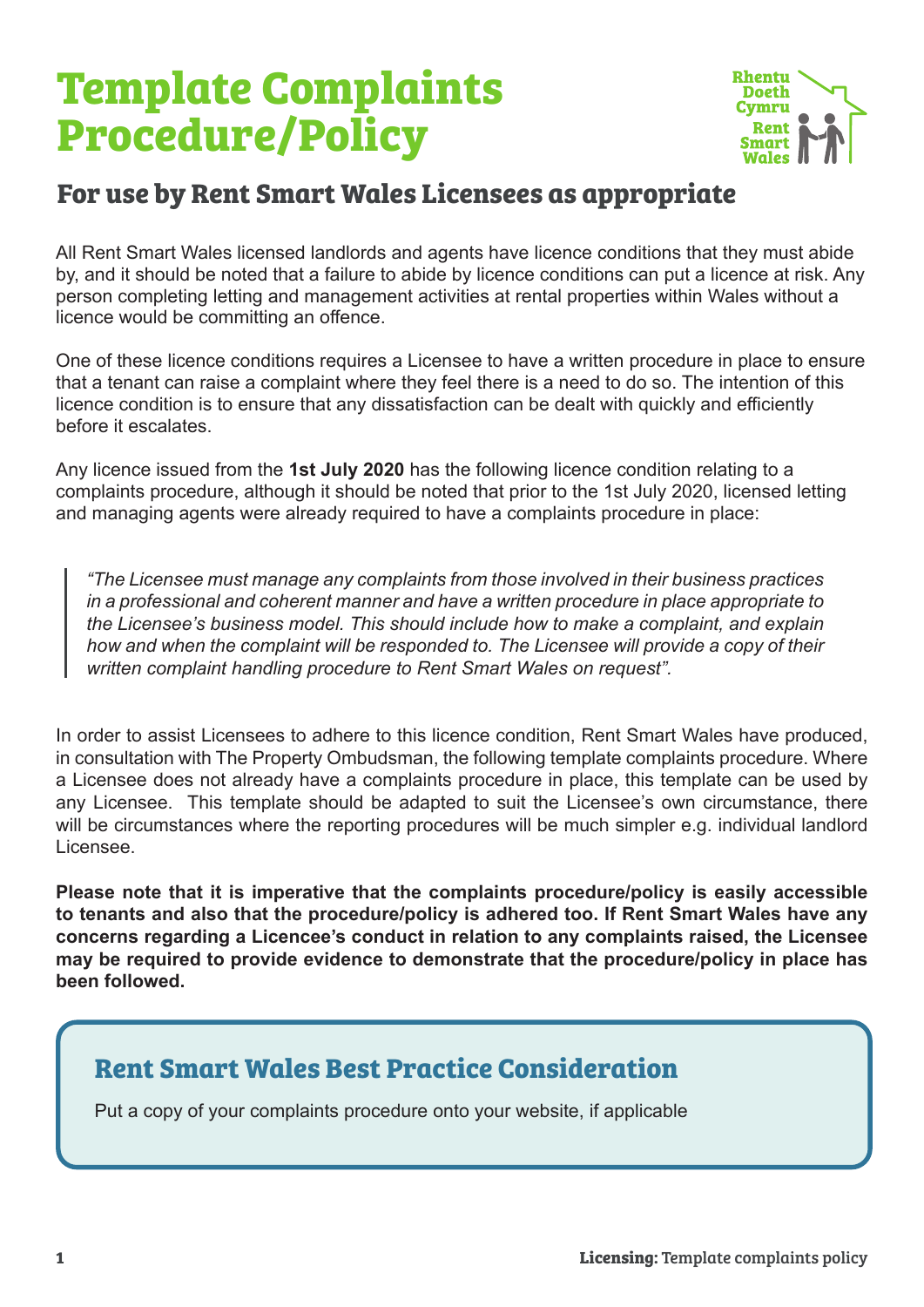## **CUSTOMER COMPLAINTS PROCEDURE/POLICY**

## **Introduction**

We <INSERT NAME OF ORGANISATION> are committed to dealing effectively with any complaints you have about our service. If we have made a mistake we will apologise and try to put things right.

We review complaints regularly. Wherever possible, we will use this information to improve the way we do things. We also welcome comments and compliments about the service we have provided.

How to contact <INSERT ORGANISATION NAME>:

We want it to be simple and convenient for you to raise a complaint, make a comment or pay us a compliment.

To contact us:

- **• Call:** <INSERT PHONE NUMBER>
- **• Email:** <INSERT EMAIL ADDRESS>
- **• Write to:** <INSERT CORRESPONDENCE ADDRESS>

#### **What can you expect from us when you make a complaint?**

If we receive a complaint from you, we will do all that we can to help you and we will try to find a solution to any problems you have brought to our attention. We will ensure that:

- Your complaint is acknowledged within 3 working days of the date that it is received
- We will aim to resolve the complaint within 15 working days if your complaint is more complex we may need more time.
- We will let you know within the 15 working day period if we think it may take longer to investigate your complaint and tell you how long we expect it to take, providing regular updates.

We will respect your right to confidentiality and privacy and we will treat you fairly and in accordance with our commitment to equality.

If you are asking us for a service for the first time e.g. repairs, you should give us a chance to put things right. If you are not happy with our response and you let us know, we will then treat it as a complaint.

The person who is investigating your concerns will firstly aim to establish the facts. In some instances we may ask to meet you to discuss your concerns.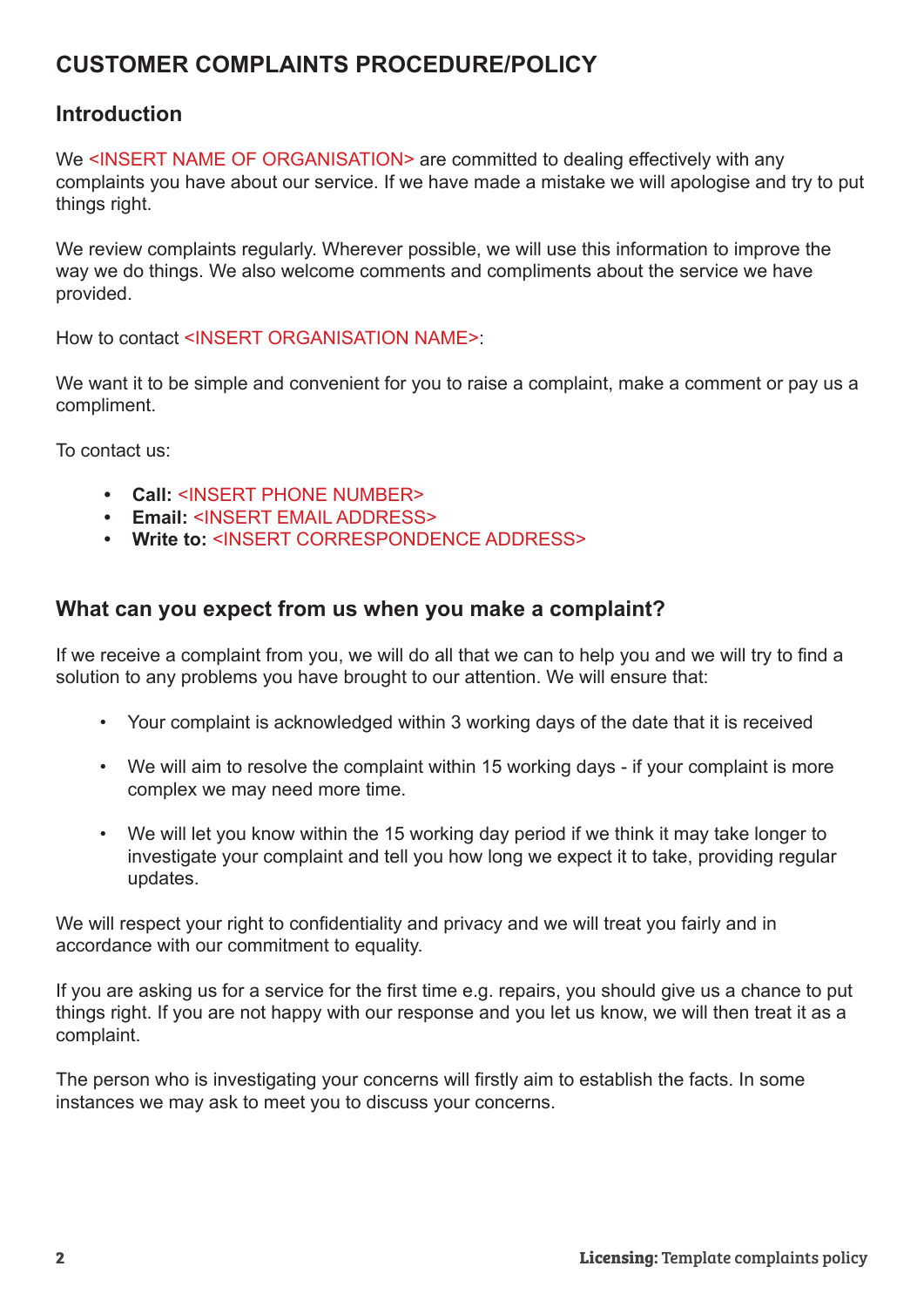## **Outcome**

Following our investigation, we will let you know what we have found and we will use your preferred form of communication, such as letter or e-mail, when we contact you. We will explain how and why we came to our conclusions.

If we find that we have done something wrong, we will tell you this, explain what happened and apologise. If we find there is a fault in our systems or the way we do things, we will tell you what it is and how we plan to change things to stop it happening again.

## **Putting things right**

If there is a simple solution to your problem, we may ask you to accept this solution. For example, where you asked for a service and we see straight away that you should have had it; we will offer to provide the service rather than continue to investigate

## **Staff training**

We will make sure that our staff are trained to handle complaints effectively and receive appropriate training in the use of the Complaints Policy.

## **The Redress Scheme**

We are a member of the <INSERT NAME OF THE REDRESS SCHEME>. You can contact the Redress Scheme at any time. However, they are unable to deal with a complaint until our complaints process has been completed and we have had a chance to put things right.

<INSERT GOVERNMENT APPROVED REDRESS SCHEME DETAILS>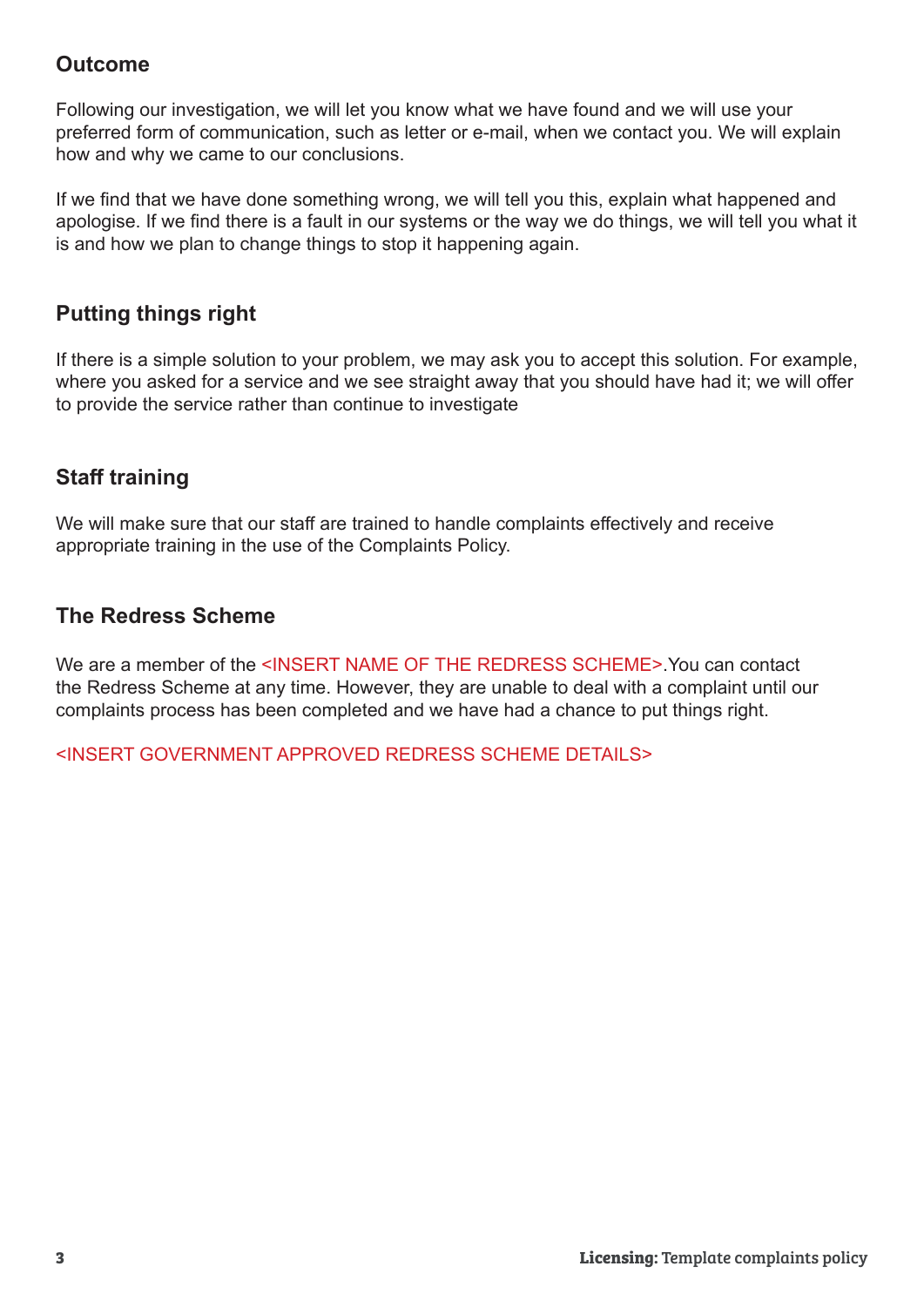## **Complaint Management Process**

The process for resolving matters which have not been addressed to your satisfaction within agreed timescales or expectations is set out below:

#### **Stage 1 - Making your complaint**

Please set out the details of your complaint in writing (either by letter or email) by contacting <INSERT NAME AND ROLE OF RELEVANT STAFF MEMBER> at:

**Email:** <INSERT APPROPRIATE EMAIL ADDRESS> **Address:** <INSERT DESIGNATION OF POST AND CORRESPONDENCE ADDRESS>. **Telephone number:** <INSERT TELEPHONE NUMBER>

Include as much detail as possible, including dates, names of any members of staff you have dealt with, and where you are able to enclosing/attaching any supporting evidence.

#### **Stage 2 - Our acknowledgement**

Your compliant will be acknowledged and you will receive a response within 3 working days of us receiving your complaint.

#### **Stage 3 - Our investigation**

Your complaint will be investigated and <INSERT NAME AND ROLE OF RELEVANT STAFF MEMBER> will provide a formal written response addressing your specific complaints and proposing resolutions where appropriate

Timescale: Within 15 working days of receiving your complaint

#### **Stage 4 - Final Viewpoint**

If you remain dissatisfied, you should contact us again and we will conduct a separate review to be undertaken by <INSERT NAME AND ROLE OF RELEVANT STAFF MEMBER>. This will outline our final viewpoint on the matter.

Timescale: Within 15 working days of receiving your request for a further review

#### **Stage 5 - Redress**

If our final viewpoint letter does not resolve matters (or more than 8 weeks has elapsed since the complaint was first made), you can request an independent review from the <INSERT GOVERNMENT APPROVED REDRESS SCHEME> of which we are a member, without charge.

Timescale: You must refer your complaint to the <INSERT GOVERNMENT APPROVED REDRESS SCHEME> within 12 months of receiving our final viewpoint letter.

<INSERT COMPANY STAMP AND DATE AND VERSION OF POLICY>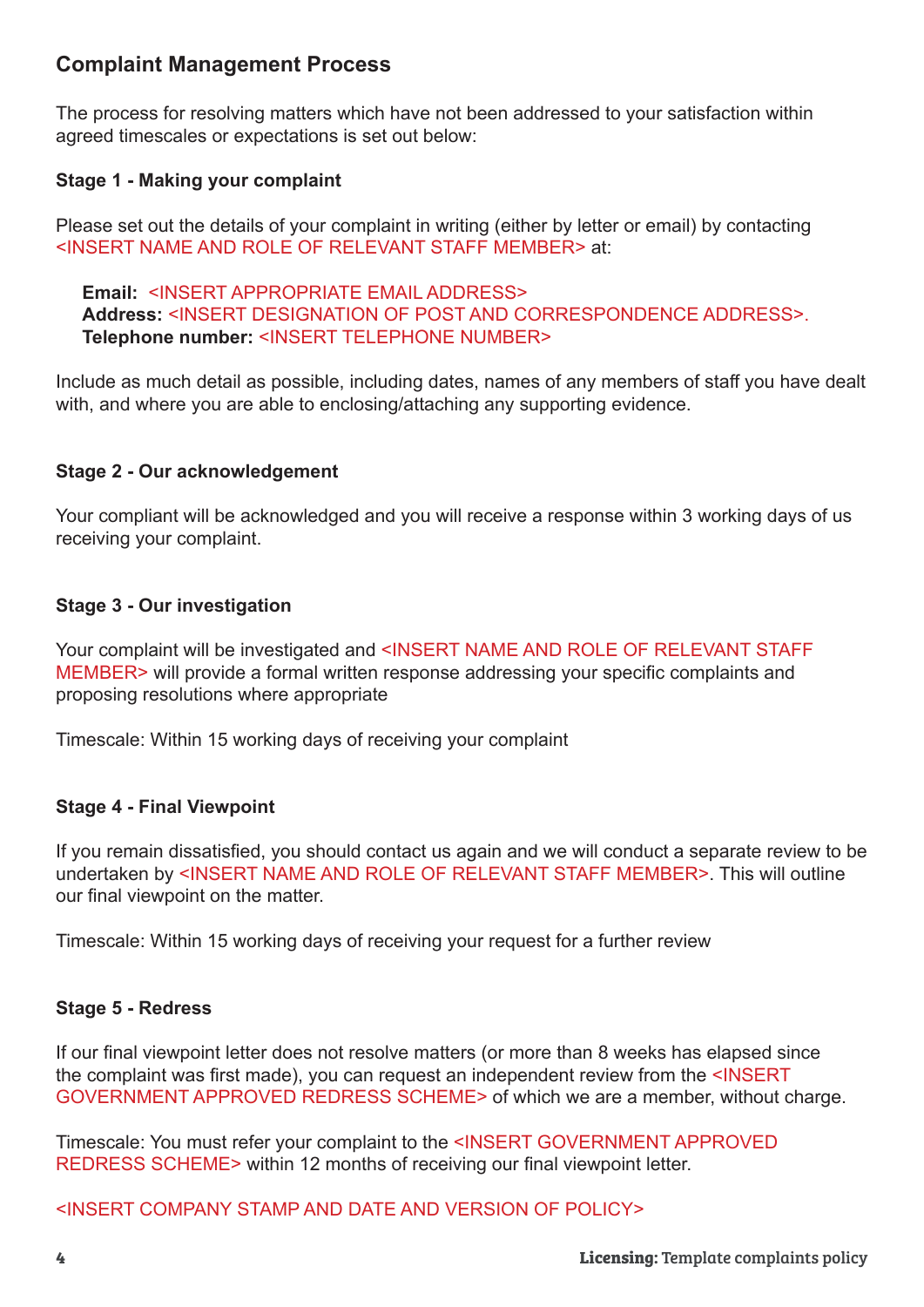## **EXAMPLE TEMPLATE LETTERS**

#### **Template 1 - Acknowledgement Letter**

Dear [INSERT COMPLAINANTS NAME]

#### Re: [INSERT PROPERTY ADDRESS]

Thank you for your email/letter dated [INSERT DATE]. I acknowledge receipt of your complaint and [name of relevant member of staff] will provide a formal written response to your complaints by [INSERT DATE]. Should I need more time to investigate the issues raised I will contact you to explain why.

Yours sincerely, [INSERT NAME AND JOB TITLE]

#### **Template 2 - Initial Complaint Response**

Dear [INSERT COMPLAINANTS NAME]

#### Re: [INSERT PROPERTY ADDRESS]

Thank you for your email/letter of [INSERT DATE], raising your complaint to us.

Having considered your complaint letter, I understand your specific complaints to be;

- A
- B
- $\mathcal{C}$

Based on the evidence available to me, I have concluded that:

#### [INSERT EXPLANATION OF THE COMPANY'S POSITION WITH REGARD TO THE COMPLAINTS LISTED ABOVE. INCLUDE ANY RESOLUTION WHERE POSSIBLE. YOU MAY LIKE TO ENCLOSE SUPPORTING EVIDENCE OF YOUR ARGUMENT IF APPROPRIATE.]

I hope this resolves the issues above. Should it be the case that you are dissatisfied with this response you may escalate your response to [INSERT RELEVANT MEMBER OF STAFF NAME] who will conduct a separate review of your complaint within 15 working days of your escalating this to us.

Yours sincerely, [INSERT NAME AND JOB TITLE]